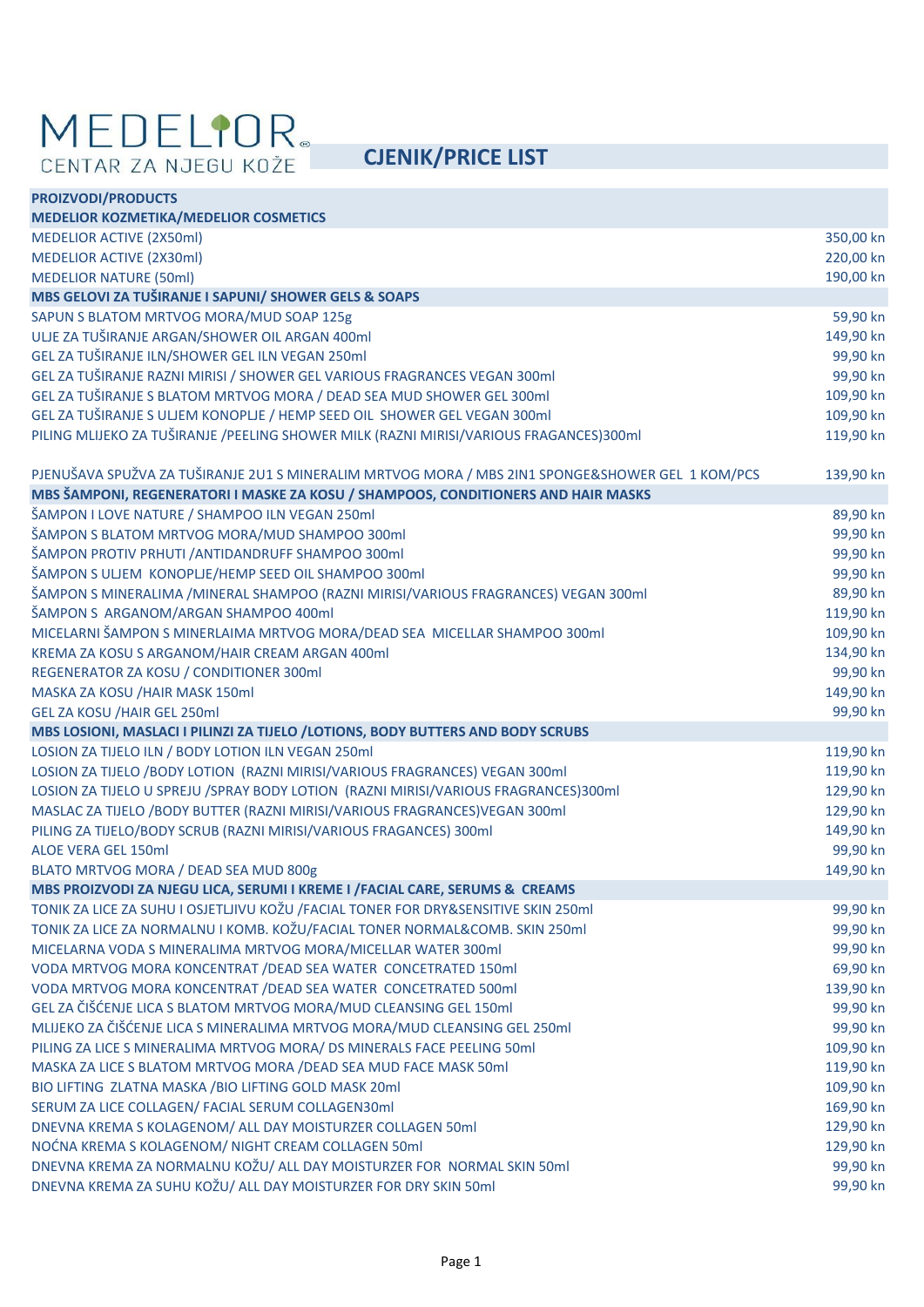| MBS PROIZVODI ZA NJEGU LICA, SERUMI I KREME I /FACIAL CARE, SERUMS & CREAMS                                 |             |
|-------------------------------------------------------------------------------------------------------------|-------------|
| DNEVNA I NOĆNA KREMA S ULJEM KONOPLJE / HEMP SEED OIL DAY& NIGHT CREAM VEGAN 50ml                           | 149,90 kn   |
| DNEVNA KREMA PROTIV BORA Q10/DAY CREAM Q10 50ml                                                             | 129,90 kn   |
| NOĆNA KREMA PROTIV BORA Q10/NIGHT CREAM Q10 50ml                                                            | 129,90 kn   |
| KREMA S KOLAGENOM ZA KOŽU OKO OČIJU/ COLLAGEN EYE CREAM 50ml                                                | 129,90 kn   |
| ANTIAGE GEL ZA KOŽU OKO OČIJU ARGAN 50ml                                                                    | 139,90 kn   |
| KREMA ZA KOŽU OKO OČIJU ILN / EYE CREAM ILN VEGAN 50ml                                                      | 189,90 kn   |
| MBS ULJA ZA TIJELO I SOLI ZA KUPANJE / DEAD SEA BODY OILS & BATH SALTS                                      |             |
| SUHO ULJE ZA KOSU I TIJELO RAZNI MIRISI / DRY BODY&HAIR OIL VARIOUS FRAGRANCES 100ml                        | 149,90 kn   |
| SOL MRTVOG MORA RAZNI MIRISI/ DEAD SEA SALT VARIOUS FRAGRANCES 150g                                         | 29,90 kn    |
| SOL MRTVOG MORA SRCE RAZNI MIRISI / DEAD SEA SALT HEARTH VARIOUS FRAGRANCES 200g                            | 34,90 kn    |
| SOL MRTVOG MORA SRCE RAZNI MIRISI / DEAD SEA SALT HEARTH VARIOUS FRAGRANCES 4X200g                          | 139,90 kn   |
| SOL MRTVOG MORA ANTISTRES 46% MAGNEZIJ 1000g                                                                | 109,90 kn   |
| MBS KREME ZA RUKE I STOPALA /HAND & FOOT CREAMS                                                             |             |
| KREMA ZA RUKE I NOKTE/HAND&NAIL CREAM 150ml                                                                 | 109,90 kn   |
| KREMA ZA STOPALA / FOOT CREAM 150ml                                                                         | 109,90 kn   |
| KREMA ZA RUKE I NOKTE S ULJEM KONOPLJE/ HEMP SEED OIL HAND&NAIL CREAM VEGAN 150ml                           | 109,90 kn   |
| ČAJ /TEA                                                                                                    |             |
| ČAJ MJEŠAVINA (MRŠAVLJENJE)/ TEAMIX (WEIGHT LOSS) 40g                                                       | 36,90 kn    |
| ČAJ SIKAVICA/ MILK THISTLE TEA 20g                                                                          | 36,90 kn    |
| ČAJ ZA ČIŠĆENJE KRVI / BLOOD DETOX TEA 20g                                                                  | 49,90 kn    |
| <b>TRETMANI/TREATMENTS</b>                                                                                  |             |
| <b>NJEGA TIJELA/BODY CARE</b>                                                                               |             |
| MEDELIOR DEAD SEA SALT (KUPKA/BATH)                                                                         | 450,00 kn   |
| MEDELIOR DEAD SEA MUD (TRETMAN BLATOM/MUD BODY WRAP)                                                        | 300,00 kn   |
| CLEOPATRA (SOLNA KUPKA I TRETMAN BLATOM/DEAD SEA SALT BATH & DEAD SEA MUD BODY WRAP)                        | 650,00 kn   |
| HEDON - MEN'S SPA (SOLNA KUPKA, TRETMAN BLATOM I MASAŽA/SALT BATH, MUD BODY WRAP & MASSAGE)                 | 750,00 kn   |
| NEFERTITI (SOLNA KUPKA, TRETMAN BLATOM I BIOLIFTING/SALT BATH, MUD BODY WRAP & BIOLIFTING)                  | 750,00 kn   |
| MEDELIOR DEAD SEA INDIVIDUAL HEALING(TERAPIJA ZA KOŽNE BOLESTI /THERAPY FOR SKIN DISEASES) 10X              | 7.600,00 kn |
| BYE BYE CELLULITE (BODY WRAP I ANTICELULITNA MASAŽA /DEAD SEA MUD BODY WRAP & ANTICELLULITE MASSAGE<br>10x) | 2.200,00 kn |
| BYE BYE CELLULITE PLUS(BODY WRAP I ANTICELULITNA MASAŽA /DEAD SEA MUD BODY WRAP & ANTICELLULITE MASSAGE     |             |
| 10x)                                                                                                        | 2.700,00 kn |
| MADERO TERAPIJA (1x30min)                                                                                   | 130,00 kn   |
| MADERO TERAPIJA (1x45min)                                                                                   | 160,00 kn   |
| MADERO TERAPIJA PAKET(10x30min)                                                                             | 1.300,00 kn |
| MADERO TERAPIJA PAKET (10x45min)                                                                            | 1.600,00 kn |
| ANTICELULITNA MASAŽA\ANTICELLULITE MASSAGE (30min)                                                          | 150,00 kn   |
| ANTICELULITNA MASAŽA\ANTICELLULITE MASSAGE (10x30min)                                                       | 1.200,00 kn |
| MEDELIOR DEAD SEA REVITAL (TIJELO/BODY)                                                                     | 500,00 kn   |
| MEDELIOR DEAD SEA REVITAL (LICE I TIJELO/ FACE & BODY)                                                      | 700,00 kn   |
| MEDELIOR DEAD SEA REVITAL (TIJELO/BODY) (3X)                                                                | 1.250,00 kn |
| MEDELIOR DEAD SEA REVITAL (LICE I TIJELO/ FACE & BODY)(3X)                                                  | 1.850,00 kn |
| MEDELIOR DEAD SEA MUDPACK                                                                                   | 200,00 kn   |
| MEDELIOR DEAD SEA MUDPACK (PAKET 5X)                                                                        | 800,00 kn   |
| <b>MEDELIOR DEAD SEA MUDPACK PLUS</b>                                                                       | 350,00 kn   |
| MEDELIOR DEAD SEA MUDPACK PLUS (5X)                                                                         | 1.400,00 kn |
| SCRUB YOUR WORRIES (PILING MASAŽA TIJELA/ BODY SCRUB OIL MASSAGE) 70MIN                                     | 350,00 kn   |
| MASAŽA/MASSAGE 60MIN                                                                                        | 250,00 kn   |
| MASAŽA/MASSAGE 60MIN (5X)                                                                                   | 999,00 kn   |
| MASAŽA/MASSAGE 60MIN (10X)                                                                                  | 1.999,00 kn |
| MASAŽA/MASSAGE 90MIN                                                                                        | 350,00 kn   |
| MASAŽA PARCIJALNA/MASSAGE PARTIALLY (30MIN)                                                                 | 150,00 kn   |
| MASAŽA PARCIJALNA/MASSAGE PARTIALLY (5X)                                                                    | 600,00 kn   |
| MASAŽA PARCIJALNA/MASSAGE PARTIALLY (10X)                                                                   | 1.000,00 kn |
| PLASMA PEN(UKLANJANJE BRADAVICA I KERATOZA/WARTS AND KERATOSIS REMOVING) DO 5 KOM                           | 200,00 kn   |
| ČIŠĆENJE LEĐA/BACK DEEP CLEANSING                                                                           | 260,00 kn   |
|                                                                                                             |             |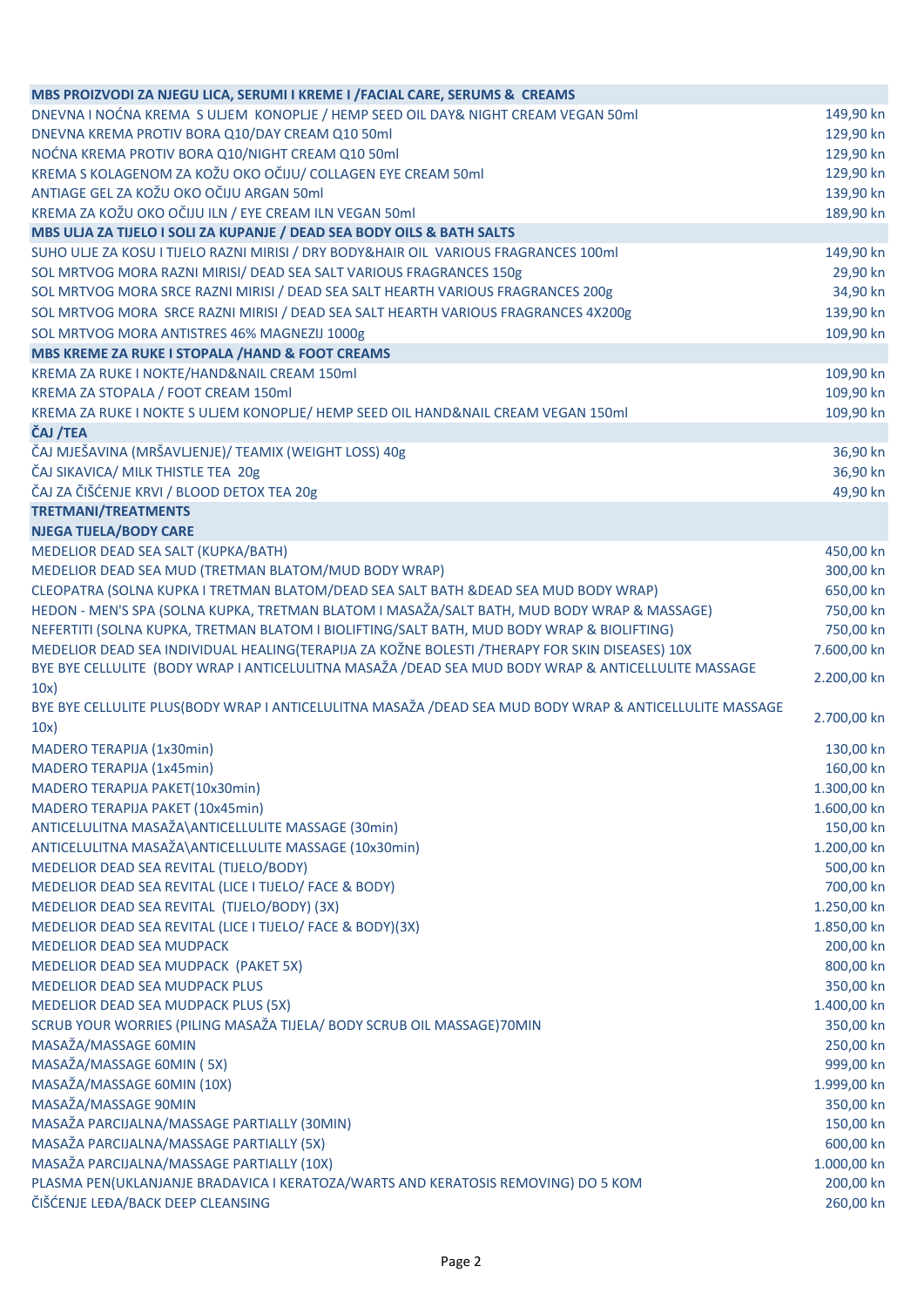| <b>NJEGA LICA/FACIAL CARE</b>                                                    |                       |
|----------------------------------------------------------------------------------|-----------------------|
| ČIŠĆENJE LICA CLASSIC/DEEP CLEANSING FACIAL CLASSIC                              | 270,00 kn             |
| ČIŠĆENJE LICA MEDICINSKO/DEEP CLEANSING FACIAL MEDICAL                           | 320,00 kn             |
| NJEGA LICA CLASSIC/FACIAL CARE CLASSIC                                           | 200,00 kn             |
| NJEGA LICA CLASSIC/FACIAL CARE CLASSIC (4X)                                      | 600,00 kn             |
| MASAŽA LICA/FACIAL MASSAGE                                                       | 70,00 kn              |
| RED CARPET (MASAŽA LICA I BIO LIFTING/FACIAL MASSAGE & BIO LIFTING)              | 230,00 kn             |
| MEDELIOR DEAD SEA REVITAL LICE/ FACIAL                                           | 280,00 kn             |
| MEDELIOR DEAD SEA REVITAL LICE/ FACIAL (4X)                                      | 840,00 kn             |
| MEDELIOR DEAD SEA REVITAL (LICE I DEKOLTE/FACE & NECKLINE)                       | 350,00 kn             |
| MEDELIOR DEAD SEA REVITAL (LICE I DEKOLTE/FACE & NECKLINE) (4X)                  | 1.050,00 kn           |
| MEDELIOR DEAD SEA INDIVIDUAL (LICE I VRAT/FACE & NECKLINE)                       | 200,00 kn             |
| <b>DERMAPEN (MICRONEEDLING)</b>                                                  | 800,00 kn             |
| <b>NJEGA RUKU I STOPALA/HANDS &amp; FEET CARE</b>                                |                       |
| MANIKURA/MANICURE                                                                | 80,00 kn              |
| MANIKURA I TRAJNI LAK/MANICURE & PERMANENT NAIL POLISH                           | 150,00 kn             |
| LAKIRANJE/NAIL POLISH                                                            | 50,00 kn              |
| MASAŽA DLANOVA/ PALMS MASSAGE                                                    | 50,00 kn              |
| UKLANJANJE TRAJNOG LAKA/REMOVING POLISH                                          | 50,00 kn              |
| UKLANJANJE GELA/REMOVING GEL POLISH                                              | 70,00 kn              |
| POPRAVAK NOKTA/NADOPLATA FRENCH - NAIL REPAIR/EXTRA FOR FRENCH                   | 30,00 kn              |
| NJEGA RUKU/HAND CARE (ŠAKE I DLANOVI/FISTS AND PALMS)                            | 100,00 kn             |
| PEDIKURA/PEDICURE DEAD SEA (ESTETSKA/AESTHETIC)                                  | 140,00 kn             |
| PEDIKURA I TRAJNI LAK/ PEDICURE DEAD SEA & PERMANENT POLISH (ESTETSKA/AESTHETIC) | 170,00 kn             |
| PEDIKURA/PEDICURE DEAD SEA (KLASIČNA/CLASSIC)                                    | 160,00 kn             |
| PEDIKURA I TRAJNI LAK/ PEDICURE DEAD SEA & PERMANENT POLISH (KLASIČNA/CLASSIC)   | 200,00 kn             |
| NADOPLATA UZ PEDIKURU (KURJE OKO, URASLI NOKAT)                                  | 30,00 kn              |
| MASAŽA STOPALA/FOOT MASSAGE                                                      | 60,00 kn              |
| <b>NJEGA KOSE/HAIR CARE</b>                                                      |                       |
| MASAŽA VLASIŠTA I PRANJE KOSE/SCALP MASSAGE & HAIR WASH                          | 100,00 kn             |
| MEDELIOR REGENERACIJSKI TRETMAN VLASIŠTA/ MEDELIOR HAIR SPA TREATMENT            | 200,00 kn             |
| <b>DEPILACIJA VOSKOM /WAXING</b>                                                 |                       |
| DEP. 1 (NADUSNICA ILI BRADA/PHILTHRUM OR CHIN)                                   | 40,00 kn              |
| DEP. 2 (PAZUSI / ARMPITS)                                                        | 50,00 kn              |
| DEP. 3 (LICE ILI BIKINI/FACE OR BIKINI)                                          | 60,00 kn              |
|                                                                                  |                       |
| DEP. 4 (PODKOLJENICA ILI RUKE/LOWER LEG OR ARMS)                                 | 70,00 kn              |
| DEP. 5 (NADKOLJENICA/THIGHS)                                                     | 90,00 kn              |
| DEP. 6 (PODKOLJENICA I BIKINI/LOWER LEG & BIKINI)                                | 120,00 kn             |
| DEP. 7 (NADKOLJENICA I BIKINI/ THIGHS & BIKINI)                                  | 140,00 kn             |
| DEP. 8 (BRAZILSKA/BRAZILIAN)                                                     | 100,00 kn             |
| DEP. 9 (NOGE/LEGS)                                                               | 150,00 kn             |
| DEP. 10 (NOGE I BIKINI/ LEGS&BIKINI)                                             | 210,00 kn             |
| DEP. 11 (NOGE I BRAZILSKA/LEGS&BRAZILIAN)                                        | 250,00 kn             |
| DEP. 12 (GLUTEUS/BREECH)                                                         | 50,00 kn              |
| DEP. 13 (LEĐA/BACK)                                                              | 50,00 kn              |
| DEP. 14 (TRBUH/BELLY)                                                            | 50,00 kn              |
| DEP. 15 (MUŠKA PARCIJALNA DEPIL/MALE PARTIAL DEPILATION)                         | 100,00 kn             |
| DEP. 16 (MUŠKA DEPILACIJA TIJELA/MALE BODY DEPILATION)                           | 300,00 kn             |
| DEP. 17 (MUŠKA BRAZILSKA/MALE BRAZILIAN)                                         | 130,00 kn             |
| DEPILACIJA VOSKOM LYCON / WAXING LYCON WAX                                       |                       |
| <b>LYCON (BIKINI)</b>                                                            |                       |
| LYCON (BRAZILSKA/BRAZILIAN)                                                      | 80,00 kn<br>130,00 kn |
| LYCON (PAZUSI / ARMPITS)<br>LYCON (NADUSNICA/PHILTHRUM)                          | 70,00 kn<br>50,00 kn  |